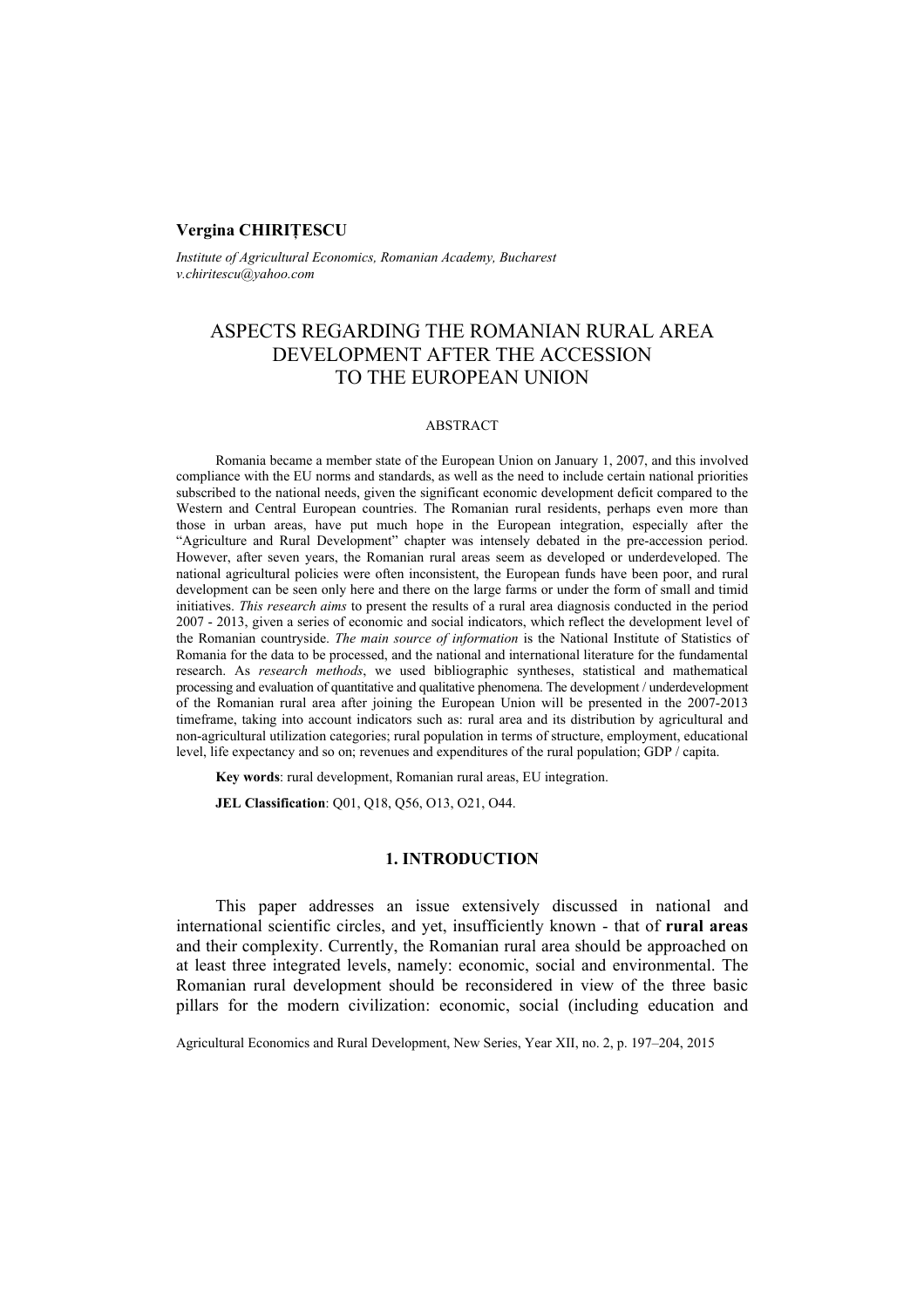culture) and environment. One will have to accept the fact that agriculture cannot be considered competitive and development cannot be sustainable unless all factors are taken into account, i.e. technical, economic, environmental and social. Including the environmental component with the same power with the economic and social pillars, this should represent the driving engine of growth and not an obstacle to reaching a living standard comparable to the developed countries of Western Europe.

### **2. STATE OF KNOWLEDGE**

In a general sense, *the Romanian rural area* is an area with a wide variety of physical characteristics (in terms of relief, soil and subsoil, infrastructure, etc.), economic characteristics (population, living standard, resources, production, efficiency, etc.), social characteristics (inclusion, cohesion, health status, level of education, poverty, etc.) and environmental characteristics (pollution degree, water, air and soil quality, etc.) (Chiritescu, 2013).

Caught in an economy system with deep structural changes, the rural communities are the space of Romanian institutional uncertainties, risks and social crisis. The adaptation responses of these communities to a system under full evolution are found in the empirically manifested functional emergence, in different spatial and economic contexts. Especially in the transition period in Romania, while amplifying the phenomenon of underdevelopment of rural communities, there was a process of widening disparities at local and regional level. The economic and social gaps are, on one hand, the result of their different endowment in natural and human resources; on the other hand, they result from the specific economic, social, demographic and cultural evolution directions (Gavrilescu, Florian, 2007).

**The rural world** is a very large and complex reality, being addressed in its various aspects by many research institutions and by numerous researchers. The terminology used to describe the countryside is extremely rich, but *sustainable rural development* remains a challenge and a priority at national and European level. In the developed countries, the economic development strategies in rural areas aimed at reshaping rural economies in the context of agricultural restructuring and economic and social changes associated with it. This change first requires a bottom-up development strategy, involving local resources and rural communities. As a result, partnerships and collective participation are now the watchwords in the rural development discourse. The current rural development philosophy highlights the importance of all the local stakeholders' participation in this long-lasting process with implications at all levels (economic, environmental, social, etc.). This approach has brought some positive changes in the process of sustainable rural development, with a focus on rural communities (Chiritescu, 2013).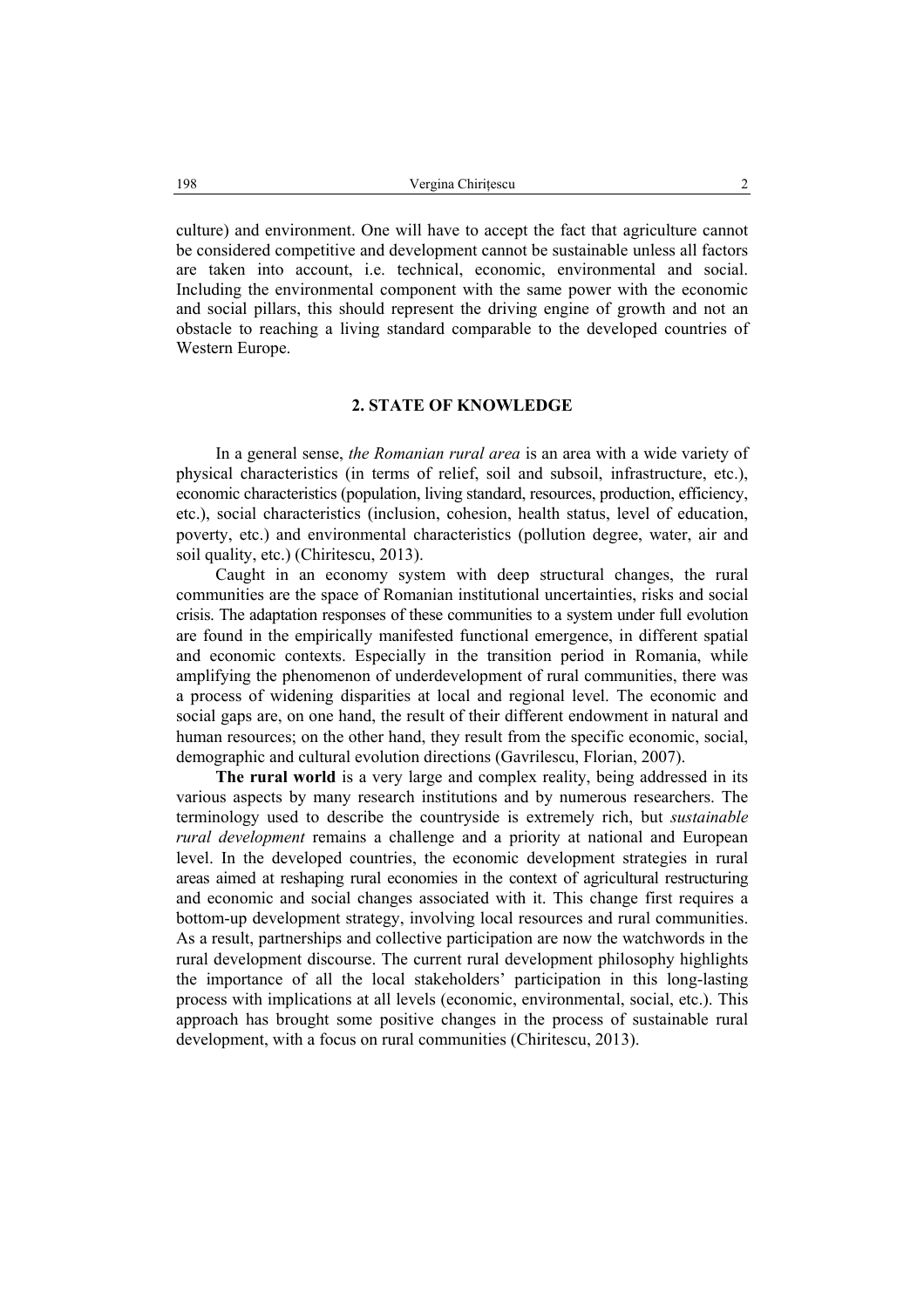# **3. MATERIALS AND METHODS**

The basic research conducted for the preparation of this article had as main documentation source the national and international specialized literature and previous studies and research on this theme. The applied research primarily focused on the official statistical data processing for the timeframe 2007-2013, taking into account indicators such as: rural area and its distribution by use of agricultural and non-agricultural land; rural population in terms of structure, employment, level of education, life expectancy and so on; revenue and expenditure of the rural population; GDP/capita.

# **4. RESULTS AND DISCUSSIONS**

The Romanian rural area importance could not and cannot be challenged by anyone, given the fact that it represents over 87% of the country, where about 50% of the country's population is living. Furthermore, more than 56% of the 27 European Union member states live in rural areas, which cover 91% of the European territory. This makes the *rural development policy* an area of vital importance. Animal husbandry and forestry remain of utmost importance for the land use and natural resource management in the rural areas of the European Union, at the same time representing a platform for the economic diversification in the rural communities. Therefore, strengthening the rural development has become a priority for the EU, which already has an active rural development policy, which is a must in reaching the valuable goals for the rural areas and for those who live and work there (MARD, NRDP, 2008; European Commission, 2005, 2006).

The results following the processing of several statistical indicators reflected a fluctuating evolution of the economic and social situation of the Romanian rural area, with an underdevelopment tendency. In the period 1990-2000, a series of bad decisions were taken at government level, which had multiple effects on agriculture in general, generating losses reflected in the decrease of the contribution of agriculture to GDP.

Analyzing *the evolution of the farmland indicator*, we can notice a diminution of its share in total land area on the average, by 0.07% per year. The distribution of land resources by categories of use remained relatively uniform, arable land prevailing with over 64% of the agricultural area. As regards the agricultural land ownership, private ownership prevails (67.31% in 2007 and 68.63% in 2013) (Table 1).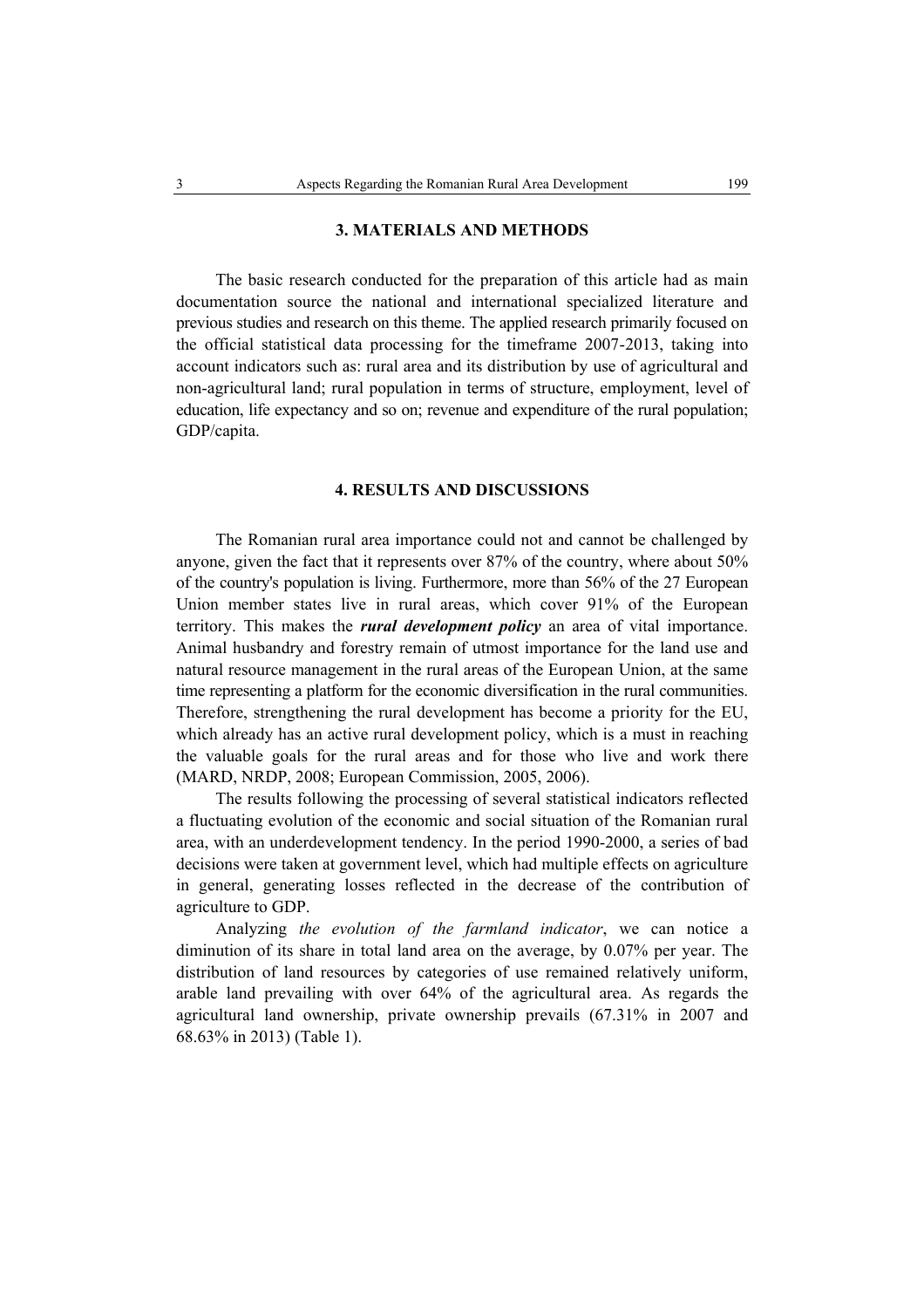| Land         | U.M.          |          | Reference years |          |          |          |          |          |  |  |  |  |
|--------------|---------------|----------|-----------------|----------|----------|----------|----------|----------|--|--|--|--|
| resources    |               | 2007     | 2008            | 2009     | 2010     | 2011     | 2012     | 2013     |  |  |  |  |
| Total        | ha            | 23839071 | 23839071        | 23839071 | 23839071 | 23839071 | 23839071 | 23839071 |  |  |  |  |
| Agricultural | ha            | 14709299 | 14702279        | 14684963 | 14634436 | 14621427 | 14615057 | 14611883 |  |  |  |  |
|              | $\frac{0}{0}$ | 61.70    | 61.67           | 61.60    | 61.39    | 61.33    | 61.31    | 61.29    |  |  |  |  |
| Arable       | ha            | 9423255  | 9415135         | 9422529  | 9404008  | 9379489  | 9392262  | 9389254  |  |  |  |  |
|              | $\frac{0}{0}$ | 64.06    | 64.04           | 64.16    | 64.26    | 64.15    | 64.26    | 64.26    |  |  |  |  |

| Table 1                        |
|--------------------------------|
| Evolution of agricultural area |

*Source*: own processing based on the data provided by the National Institute of Statistics of Romania, www.insse.ro.

The importance for Romania's rural areas can be highlighted by looking at how to maintain the numerical stability of the *rural population* over the last 80 years, although its share in total population declined steadily (from 78.6 % in 1930 to 45.1% in 2013 – Table 2). The year 1985 is worth mentioning, when Romania had an equal share (50%) of rural and urban population. After 1985, the evolution of the rural population's share was very low and uniform, with variations ranging from -0.9% to +0.7% (Table 2).

| Year |              | <b>Number of inhabitants</b> |            | $\frac{0}{0}$ |       |
|------|--------------|------------------------------|------------|---------------|-------|
|      | <b>Total</b> | Urban                        | Rural      | Urban         | Rural |
| 1930 | 14,280,728   | 3,051,253                    | 11,229,476 | 21.4          | 78.6  |
| 1948 | 15,872,624   | 3,713,139                    | 12,159,485 | 23.4          | 76.6  |
| 1956 | 17,489,450   | 5,474,264                    | 12,015,186 | 31.3          | 68.7  |
| 1960 | 18,403,414   | 5,912,011                    | 12,491,403 | 32.1          | 67.9  |
| 1965 | 19,027,367   | 6,417,124                    | 12,610,243 | 33.7          | 66.3  |
| 1970 | 20,252,541   | 7,464,811                    | 12,787,730 | 36.9          | 63.1  |
| 1975 | 21,245,103   | 8,339,229                    | 12,905,874 | 39.3          | 60.7  |
| 1980 | 22, 201, 387 | 10,171,618                   | 12,029,769 | 45.8          | 54.2  |
| 1985 | 22,724,836   | 11,370,092                   | 11.354.744 | 50.0          | 50.0  |
| 1989 | 23, 151, 564 | 12,311,803                   | 10,839,761 | 53.2          | 46.8  |
| 1990 | 23,206,720   | 12,608,844                   | 10,597,876 | 54.3          | 45.7  |
| 1995 | 22,680,951   | 12,457,195                   | 10,223,756 | 54.9          | 45.1  |
| 2000 | 22,435,205   | 12,244,598                   | 10,190,607 | 54.6          | 45.4  |
| 2007 | 21,537,563   | 11,877,659                   | 9,659,904  | 55.1          | 44.9  |
| 2008 | 21,504,442   | $\overline{11,835,328}$      | 9,669,114  | 55.0          | 45.0  |
| 2009 | 21,469,959   | 11,823,516                   | 9,646,443  | 55.1          | 44.9  |
| 2010 | 21,462,186   | 11,818,670                   | 9,643,516  | 55.1          | 44.9  |
| 2011 | 21,413,815   | 11,778,195                   | 9,635,620  | 55.0          | 45.0  |
| 2012 | 21,355,849   | 11,737,460                   | 9,618,389  | 55.0          | 45.0  |
| 2013 | 21,305,097   | $\overline{11,681,500}$      | 9,623,597  | 54.9          | 45.1  |

*Table 2*  Romanian population by residence areas

*Source*: own processing based on the data provided by the NIS, Romania, www.insse.ro.

As regards *the distribution of the rural population* (Table 3), a diminution in the number of active and employed population was noticed throughout the years, which is comparable to that at national level. It is perhaps surprisingly that the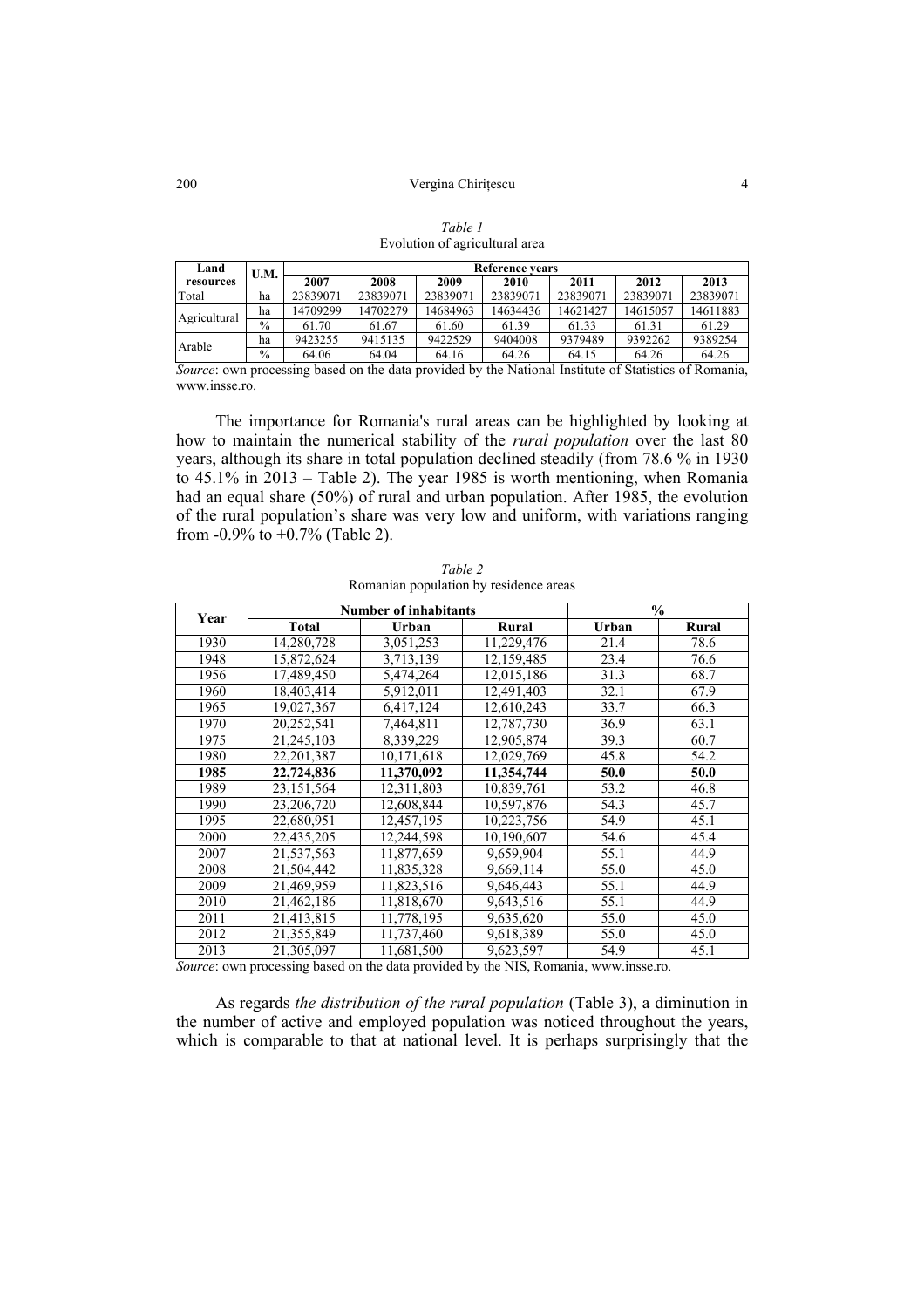unemployment rate, although increased from one year to another, had values below the national level (6.4% in 2007 and 7.3% in 2013).

| Distribution of<br>population                                                                                | U.M.          | 2007 | 2008 | 2009 | 2010 | 2011 | 2012 | 2013 |
|--------------------------------------------------------------------------------------------------------------|---------------|------|------|------|------|------|------|------|
| Active population                                                                                            | th persons    | 4500 | 4473 | 4449 | 4427 | 4305 | 4411 | 4425 |
| Inactive<br>population                                                                                       | th persons    | 5188 | 5219 | 5239 | 5246 | 5357 | 5243 | 5218 |
| Employed<br>population                                                                                       | th persons    | 4281 | 4268 | 4211 | 4208 | 4066 | 4185 | 4189 |
| Unemployed                                                                                                   | th persons    | 219  | 205  | 238  | 219  | 239  | 226  | 236  |
| Activity rate<br>$(15-64 \text{ years})$                                                                     | $\frac{0}{0}$ | 65.1 | 64.5 | 64.6 | 64.4 | 62.6 | 64.2 | 64.4 |
| Employment rate<br>$(15-64 \text{ years})$                                                                   | $\%$          | 61.5 | 61.2 | 60.7 | 60.9 | 58.8 | 60.7 | 60.7 |
| Unemployment<br>rate<br>Corners and massessing based on the data massided by the MIC. Demands, countries are | $\frac{0}{0}$ | 4.9  | 4.6  | 5.4  | 5.0  | 5.5  | 5.1  | 5.3  |

*Table 3*  Distribution of rural population

*Source*: own processing based on the data provided by the NIS, Romania, www.insse.ro.

*Educational infrastructure in the rural areas* (Table 4) is poor at all levels, being almost absent in secondary and higher education. The number of schools has declined at all levels, not always justified by the decreasing number of children / young population, and the decisions have often been taken only out of economic reasons.

| <b>Levels of education</b> | 2007   | 2008  | 2009  | 2010    | 2011        | 2012  |
|----------------------------|--------|-------|-------|---------|-------------|-------|
| Total – national           | 8230   | 8221  | 8244  | 7588    | 7204        | 7069  |
| Total – rural              | 3754   | 3748  | 3793  | 3420    | <i>3200</i> | 3189  |
| Rural $-$ %                | 45,61  | 45,60 | 46.01 | 45,07   | 44,42       | 45,11 |
| Preschool education        | 210    | 206   | 208   | 130     | 102         | 91    |
| Pre-university             | 3543   | 3541  | 3584  | 3289    | 3097        | 3097  |
| Primary education          | 17     | 18    | 18    | 29      | 33          | 39    |
| Secondary education        | 3268   | 3261  | 3180  | 2946    | 2775        | 2783  |
| High school                | 169    | 170   | 310   | 313     | 286         | 271   |
| Vocational education       | 89     | 92    | 76    |         |             | 2     |
| Post high school education | $\sim$ |       |       | $\cdot$ | 2           | 2     |
| Higher education           |        |       |       |         |             |       |

*Table 4*  Education units in the rural areas

*Source:* own processing based on the data provided by the NIS, Romania, www.insse.ro.

We can also find discrepancies to the detriment of rural areas if we take into consideration *the population's incomes and expenditures.* In general, the average income per capita is lower in the rural areas compared to the urban areas, both in Romania and in most EU member states. A similar situation to the detriment of rural areas can be noticed in terms of total household incomes.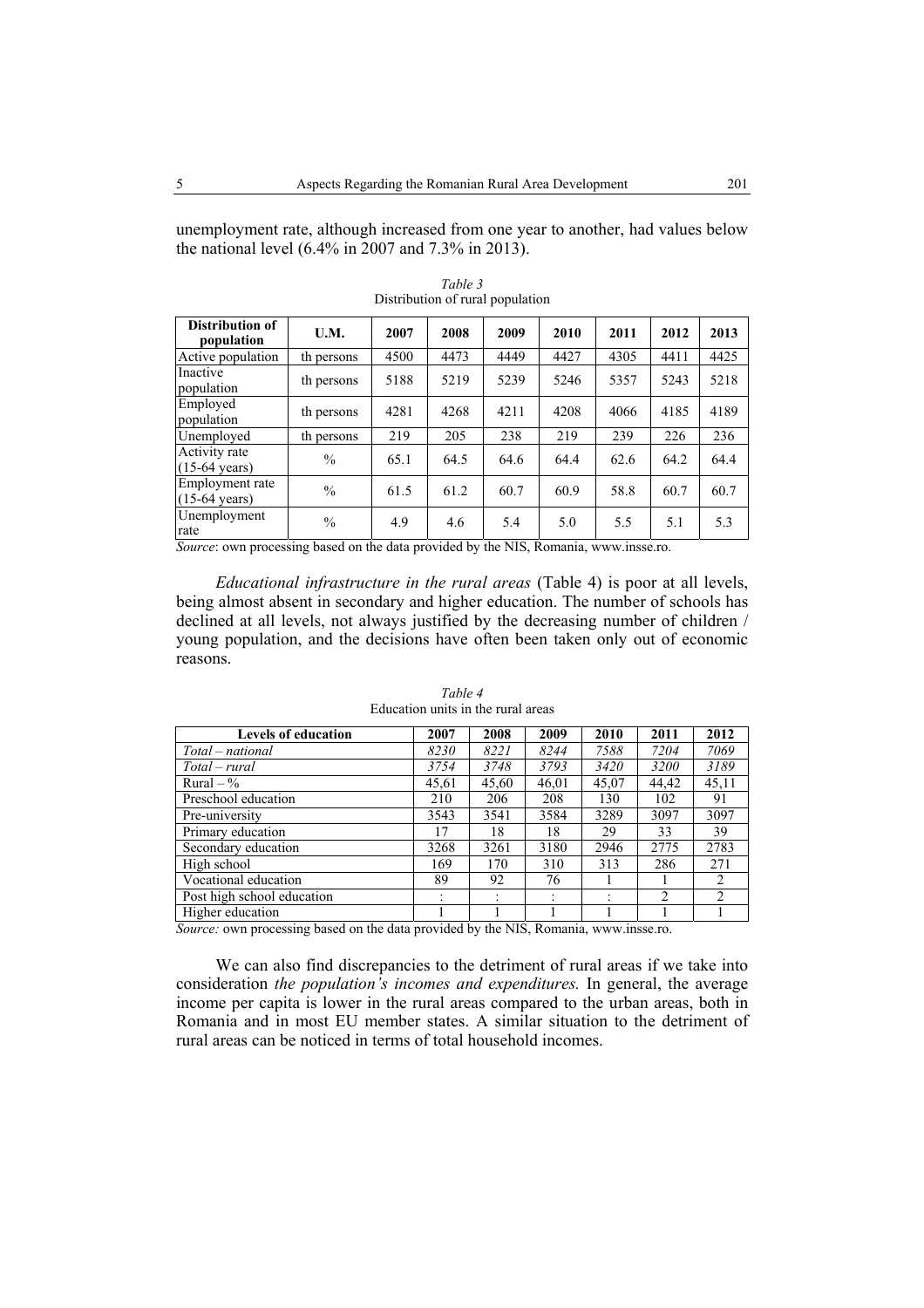The main category of incomes, both at individual and at household level in Romania, is represented by the gross income from wages and other earnings, exceeding 50% of total revenues (Table 5). *The revenues from agricultural activities* are extremely low (3.7%), while a high share of incomes (over 20%) comes from social security benefits (social benefits, allowances, allocations, etc.).

The share of total consumption expenditures on households in Romania is the following: agri-food products and soft drinks = 40.9%; alcoholic beverages and tobacco = 7.1%; clothing and footwear =  $6.0\%$ ; housing, water, electricity, gas and other fuels =  $15.8\%$ ; furniture, household equipment and maintenance =  $4.6\%$ ; health =  $4.5\%$ ; transport =  $5.8\%$ ; communication =  $5.1\%$ ; recreation and culture = 4.4%; education =  $0.9\%$ ; hotels, cafes and restaurants =  $1.3\%$ ; various goods and services  $= 3.6\%$ . (www.insse.ro)

According to the National Institute of Statistics, the minimum monthly food basket of a Romanian person would be composed of the following foodstuffs: 28.9 kg bread, 2.5 kg pork, beef 1 kg, 2.5 kg chicken, 2 kg cheese, 3.5 kg potatoes, beans 2.1 kg, 1.6 kg carrots, onions 2.5 kg, 6 liters of milk, 3.5 kg apples and 13 eggs. (www.insse.ro)

*The Gross Domestic Product* (Table 6) generally increased, yet the problems emerged from the economic growth levels, diminution of the population's purchasing power, GDP/capita diminution, etc. Based on GDP, the economic growth can be measured by calculating an index under the form: IGDP = GDP current year/GDP previous year  $\times$  100. In the year 2009, Romania had the lowest GDP/capita, adjusted with the purchasing power in the EU, i.e. \$ 11,869, while Bulgaria had \$ 11,883 (according to the newspaper Romania Libera, www.romanialibera.ro).

|                              |                  | <b>Average monthly gross</b><br>salary (RON/employee)             | Total                                           | <b>Total cash incomes</b><br>$(\%)$ , out of which: |                                      |                                                                                                                 |      |  |                                    |  |  |
|------------------------------|------------------|-------------------------------------------------------------------|-------------------------------------------------|-----------------------------------------------------|--------------------------------------|-----------------------------------------------------------------------------------------------------------------|------|--|------------------------------------|--|--|
| Income and<br>expenses       | Total<br>Economy | Agricultural<br>sector                                            | monthly<br>household<br>incomes<br>(RON/person) | Gross and<br>assimilate<br>d wages                  | Incomes<br>from<br>agriculture       | Incomes<br>Incomes<br>from<br>from<br>non-<br>social<br>agricul-<br>security<br>tural<br>benefits<br>activities |      |  | <b>Incomes</b><br>from<br>property |  |  |
| <b>Incomes</b>               | 1.845            | 1.350                                                             | 797.26                                          | 50.9                                                | 2.5                                  | 2.8<br>24.2                                                                                                     |      |  | 0.2                                |  |  |
| <b>Expenses</b>              |                  | <b>Total monthly</b><br>expenses per<br>household<br>(RON/person) | Employees                                       |                                                     | <b>Household category</b><br>Farmers | Unemployed                                                                                                      |      |  | Retired people                     |  |  |
| Total<br>(RON/person)        |                  | 647.44                                                            | 790.72                                          |                                                     | 477.71                               | 451.87                                                                                                          |      |  | 644.55                             |  |  |
| Food and beverages $(\% )$   |                  | 21.7                                                              | 20.9                                            |                                                     | 17.3                                 |                                                                                                                 | 26.9 |  | 23.2                               |  |  |
| Non-food commodities $(\% )$ |                  | 22.4                                                              | 22.0                                            |                                                     | 18.3                                 | 21.8                                                                                                            |      |  | 24.0                               |  |  |
| Services $(\% )$             |                  | 16.9                                                              | 19.1                                            |                                                     | 8.4                                  | 21.5                                                                                                            |      |  | 16.4                               |  |  |
| Investments $(\% )$          |                  | 1.8                                                               | 1.0                                             |                                                     | 2.2                                  | 0.2                                                                                                             |      |  | 1.3                                |  |  |
| Production $(\% )$           |                  | 1.7                                                               | 0.5                                             |                                                     | 5.0                                  |                                                                                                                 | 0.1  |  | 2.6                                |  |  |
| Taxes and fees $(\% )$       |                  | 13.3                                                              | 23.7                                            |                                                     | 1.9                                  | 10.0                                                                                                            |      |  | 6.0                                |  |  |

#### *Table 5*  Distribution of incomes and expenditures

*Source:* own processing based on the data provided by the NIS, Romania, www.insse.ro.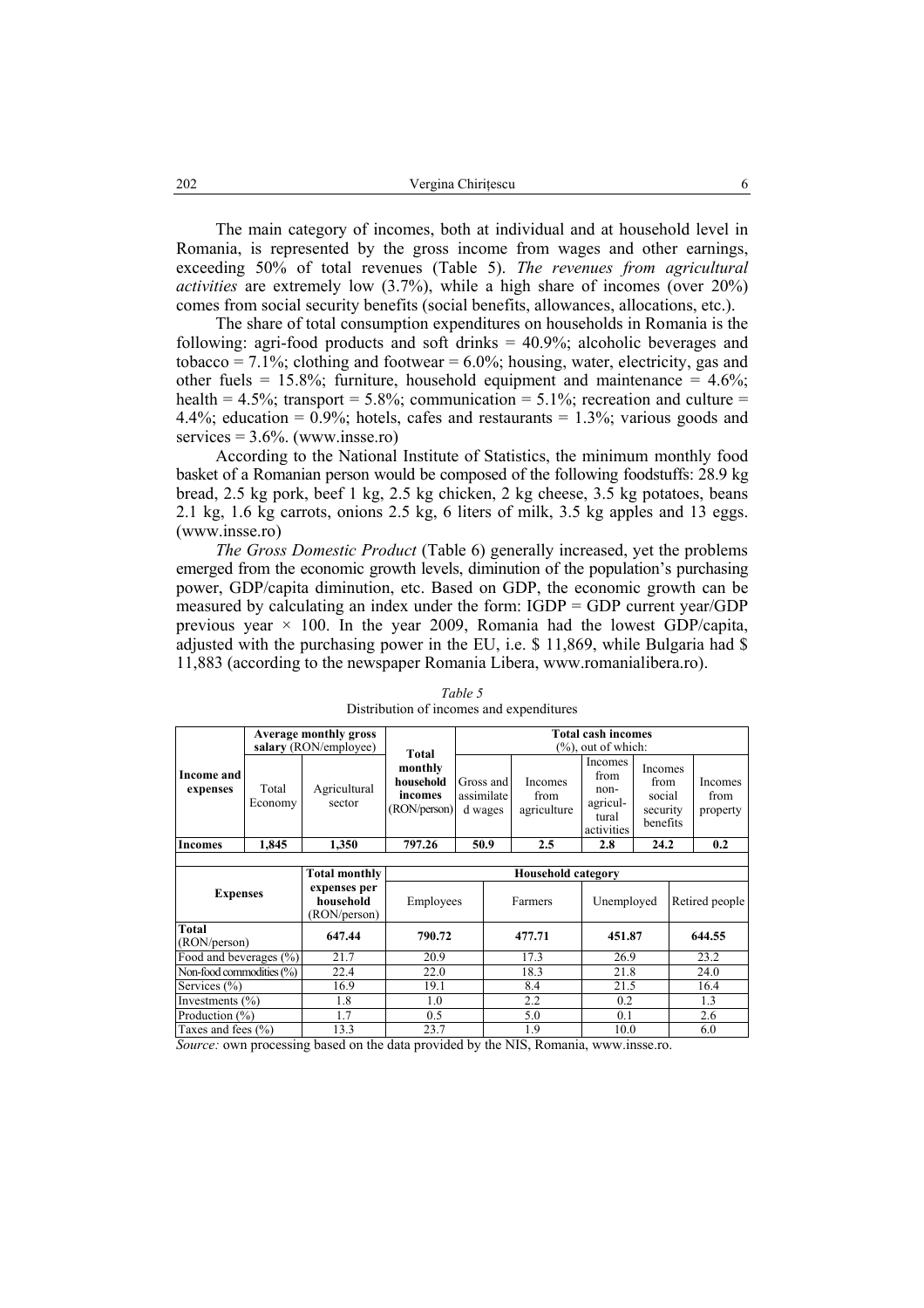| <b>Gross Domestic</b><br>Product<br>(in current prices) | 2007     | 2008   | 2009  | 2010   | 2011                                                 | 2012   | 2013   |
|---------------------------------------------------------|----------|--------|-------|--------|------------------------------------------------------|--------|--------|
| GDP value<br>$\sim$ (million RON)                       | 416006.8 | 514700 |       |        | 501139.4   523693.3   557348.2   586749.9   628581.3 |        |        |
| GDP index                                               |          | 123.72 | 97.36 | 104.50 | 106.43                                               | 105.27 | 107.12 |

| Table 6       |
|---------------|
| GDP evolution |

*Source:* own processing based on the data provided by the NIS, Romania, www.insse.ro.

# **5. CONCLUSIONS**

The Romanian rural development should be reconsidered having in view the three main pillars of the contemporary civilization: economic, social (including education and culture) and environment. One must accept the fact that agriculture cannot be considered competitive and development cannot be sustainable unless all the factors are taken into account, i.e. technical, economic, environmental and social factors. Including the environmental component with the same power with the economic and social pillars, this should represent the driving engine of growth and not an obstacle to reaching a living standard comparable to the developed countries of Western Europe.

Many experts and researchers (Chiritescu, 2013; Otiman, 2011; OECD, 2006; Nemes G., 2005; and others) suggest that *a new model of rural development* is necessary, which will have to be followed by a change of paradigm in the economic development.

*The new rural development paradigm* will have to be based on the integrated rural development concept, taking into account all the values in the rural areas and the different modalities to reconfigure and exploit them as resources for sustainable rural development. At the beginning of the third millennium, in rural Romania, the population and labour mobility, education and research, the rational use of resources, the modernization of agriculture and rural communities, the cultural heritage and environment protection, as well as a more efficient administration, etc. should become permanent subject in focus for all local actors (authorities, residents, businesses, NGOs, associations).

After 24 years of transition to democracy in Romania and 7 years after joining the European Union, the Romanian rural communities seem to be in a continuous transition in terms of sustainable economic development. Integrating the economic, social and environmental sectors in the sustainable development program and policies of the Romanian rural communities can represent a consistent and apparently complete development model; yet what seems simple when presented in theory (methodology) is quite difficult to apply in practice. The years that have passed since the collapse of communism meant for the Romanian rural